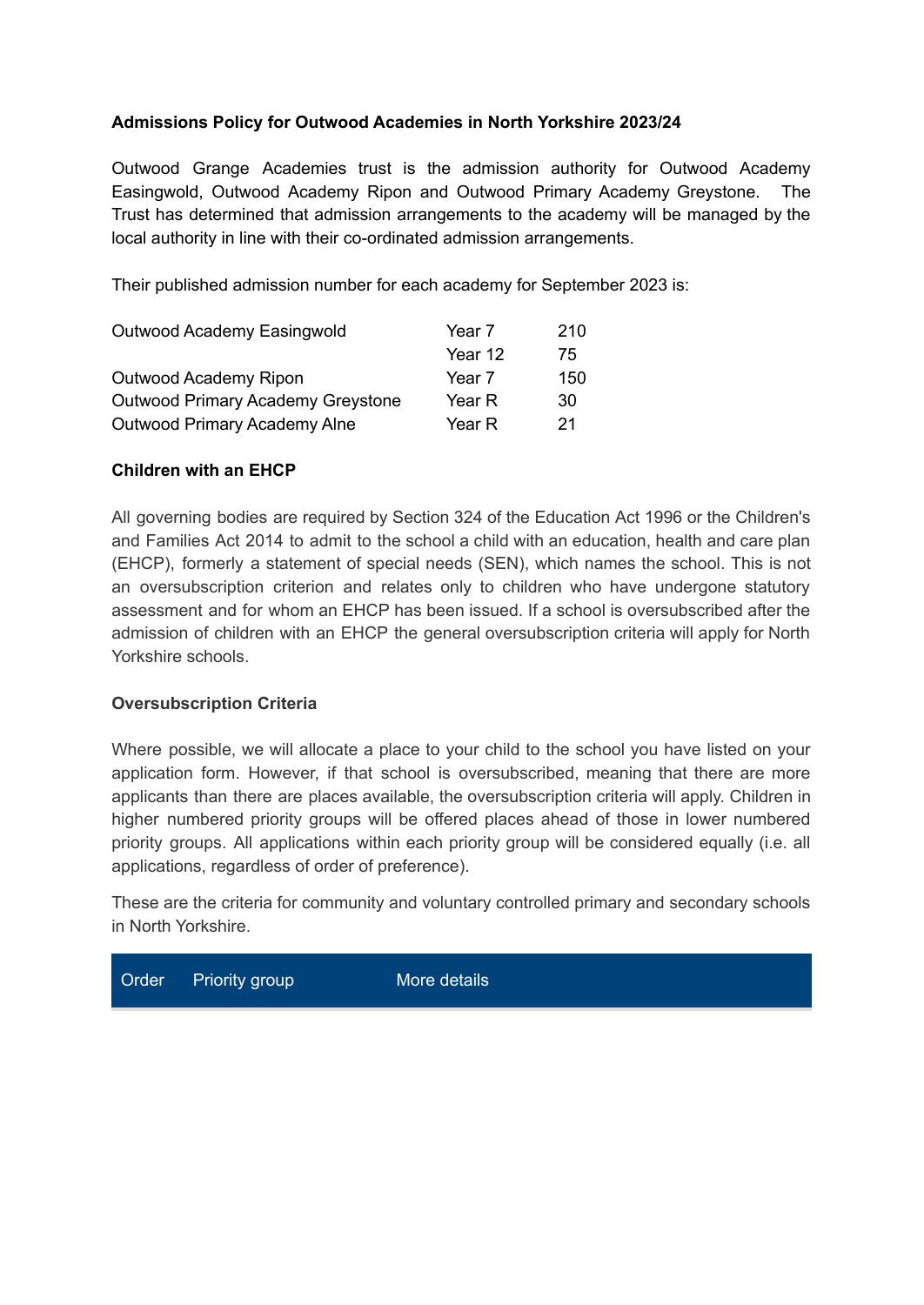1 Looked after children and all previously looked after children for whom the school has been expressed as a preference. This applies to all looked-after children, including those who are in the care of another local authority or being provided with accommodation by a local authority in the exercise of their social services function at the time of making an application.

> Previously looked after children are children who were looked after, but ceased to be so because they were adopted or became subject to a child arrangement order or special guardianship order. This includes those who appear to have been in state care outside of England and ceased to be in state care as a result of being adopted. In the case of previously looked after children, a copy of the relevant documentation will be required in support of the application. This includes children who were adopted under the Adoption Act 1976 and children who were adopted under the Adopted & Children's Act 2002. Child Arrangements Orders replace residence orders and any residence order in force prior to 22 April 2014 is deemed to be a Child Arrangements Order.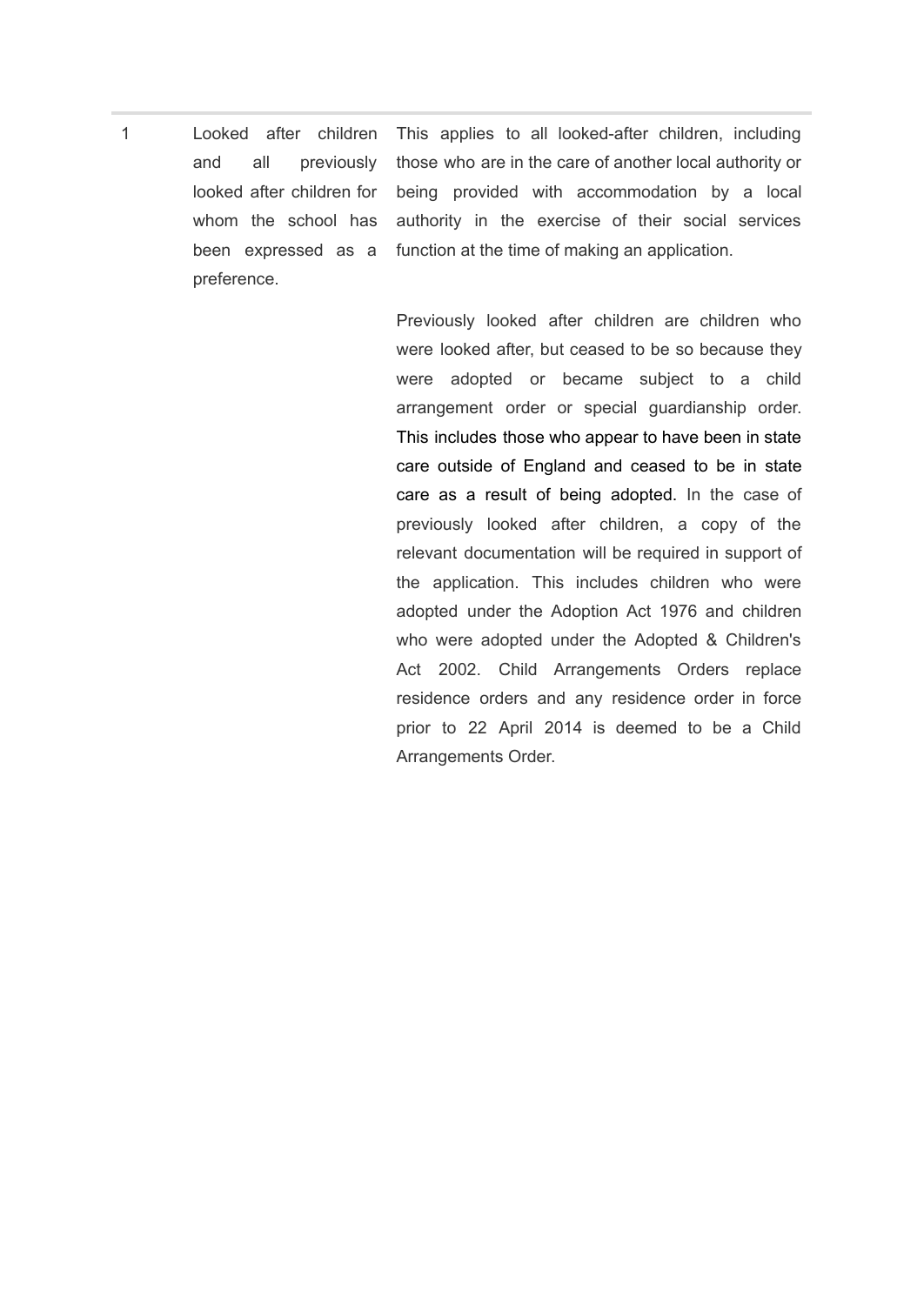- 2 Children who appear to the Admissions Authority to have been in state care outside of England and cease to be in state care as a result of being adopted. A child is regarded as being in state care outside of England if they were accommodated by a public authority, a religious organisation or any another provider of care whose sole purpose is to benefit society.
- 3 Children the authority considers have special social or medical reasons for admission. We will only consider applications on social or medical grounds if they are supported by a professional recommendation from a doctor, social worker, or other appropriate professional. The supporting evidence should set out the particular social or medical reason(s) why the school in question is the most suitable school and the difficulties that would be caused if the child had to attend another school. Panels of professionally qualified people will consider all applications made under priority group 2. Find more [information](https://www.northyorks.gov.uk/special-circumstances-school-admissions) at [https://www.northyorks.gov.uk/special-circumstances](https://www.northyorks.gov.uk/special-circumstances-school-admissions)[school-admissions](https://www.northyorks.gov.uk/special-circumstances-school-admissions)
- 4 Children living within the normal area of the school. Find out about [catchment](https://www.northyorks.gov.uk/find-school) areas at <https://www.northyorks.gov.uk/find-school>.If a school is oversubscribed, priority will be given to a sibling at that school in the September of the younger sibling's entry, and then to those living nearest the school.

In all cases, "sibling" refers to brother or sister, half-brother or half-sister, step brother or step sister, or the child of a parent / carer's partner, where the child for the school places sought is living at the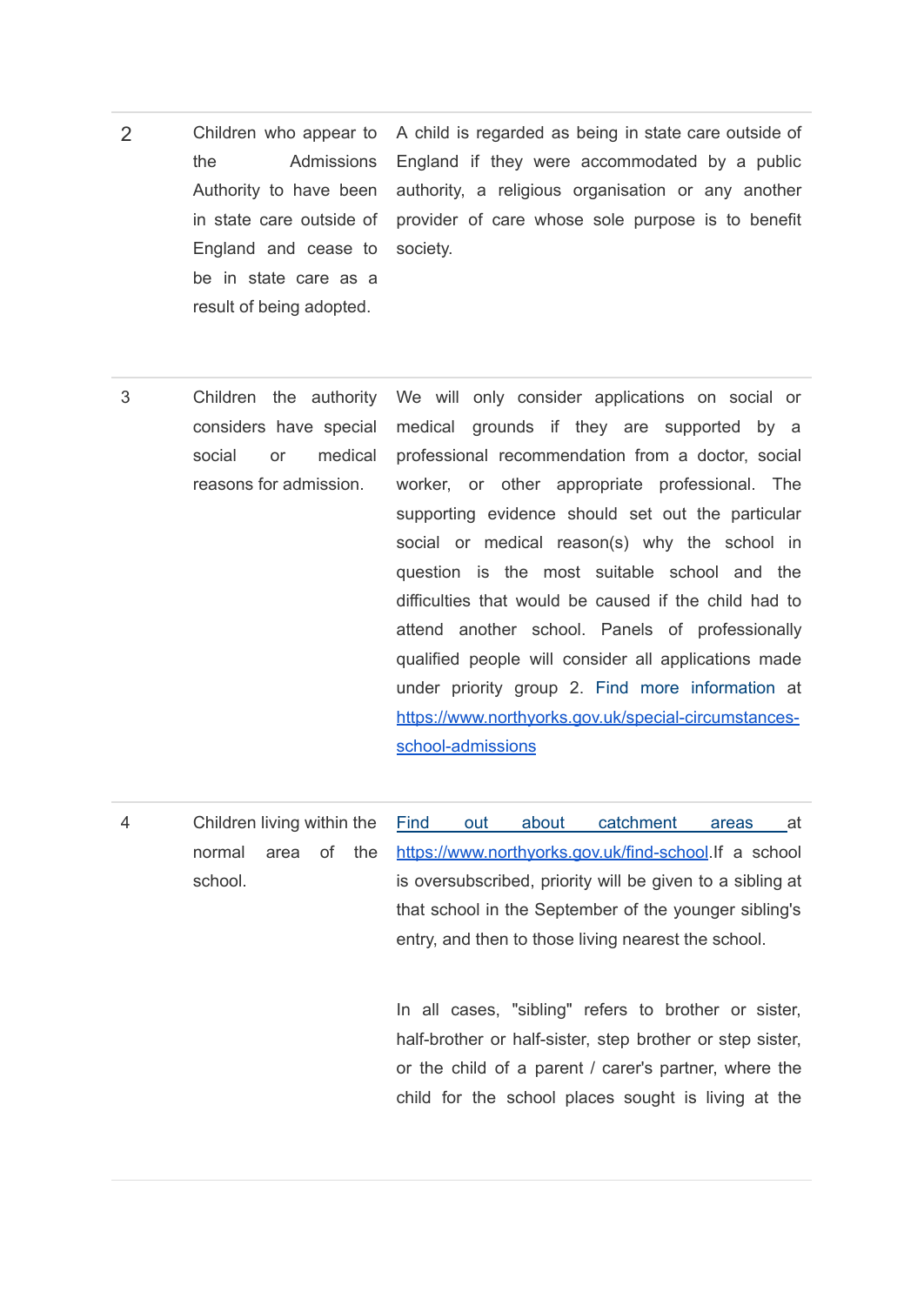same family unit and at the same address as the "sibling".

5 Children living outside the normal area of the school. If a school is oversubscribed, priority will be given to a sibling at that school in the September of the younger sibling's entry, and then to those living nearest the school.

> In all cases, "sibling" refers to brother or sister, half-brother or half-sister, step brother or step sister, or the child of a parent / carer's partner, where the child for the school places sought is living at the same family unit and at the same address as the "sibling".

#### **Tie Break**

If there are not enough places for all the children in one of these priority groups, we will give priority first to those with a sibling at the school in September 2023 ( in all cases sibling refers to brother or sister, half brother or sister, adopted brother or sister, step brother or sister, or the child of the parent / carer's partner where the child for whom the school place is sought is living in the same family unit at the same address as that sibling ) and then to those living nearest the school.

If within a priority group there are not enough places for all those with a sibling at the school in September 2023, we will give priority to those children with a sibling living nearest the school.

All distance measurements are based on the nearest route recognised by the County Councils electronic mapping system from a child's home address to school. The measurement is made from a fixed point within the dwelling, as identified by Ordnance Survey, to the nearest school entrance using footpaths and roads. The routes measured to determine the allocation of school places will be those recognised by the electronic mapping system used by the school admissions team.

A home address means the place where your child lives permanently for most of the time. [If](https://www.northyorks.gov.uk/special-circumstances-school-admissions) the [residency](https://www.northyorks.gov.uk/special-circumstances-school-admissions) of your child is split between both parents, we consider the home address to be the address where the child lives for the majority of the week (Monday to Friday). Parents will be required to complete and return a split residency form detailing the split.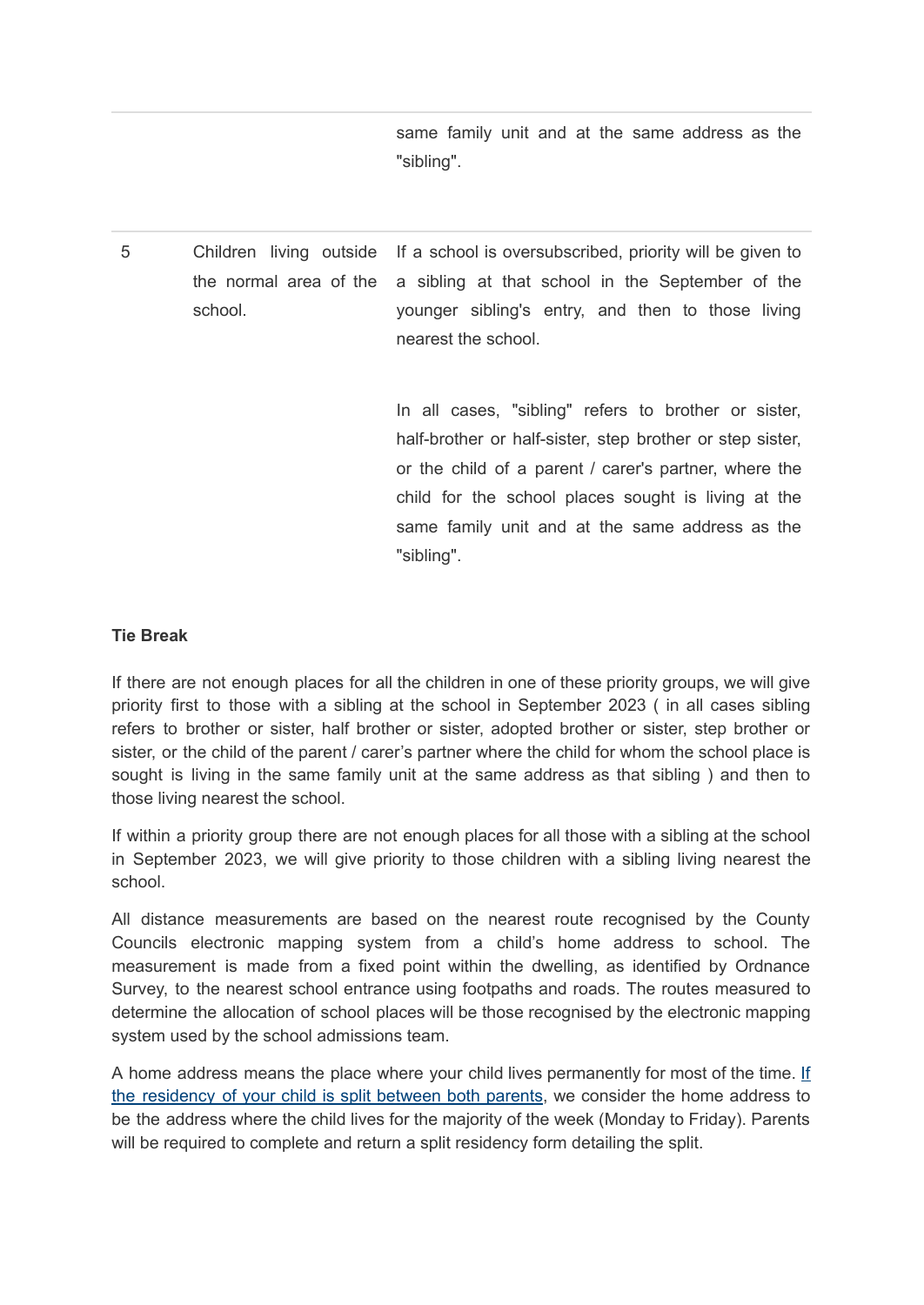If the distance tie-break is not sufficient to distinguish between applicants in a particular priority group a random allocation will be used.

Please note: if you preference a school other than your catchment area school, you will be responsible for [transporting](https://www.northyorks.gov.uk/school-transport-reception-year-11-children) your child to that school, together with any associated costs, for the duration of their time at their school.

### **Random allocation procedure**

Random allocations are necessary where:

- 1. There is more than one applicant ranked equally according to the published admission rules and there are insufficient places available to allocate all of the equally ranked applicants.
- 2. This occurs where applicants are equidistant from a school because the usual method of measuring distance to the school results in two unrelated applicants having the same distance measurement.

Each random allocation event only holds for the allocation of the currently available school place. On any waiting list the remaining applicants remain equally ranked and any further place is offered as the result of a further random exercise. In making a random allocation it is important that there is scrutiny from a person who is not involved in the allocation process.

### **Definitions**

### **Residence - in all categories**

The home address used for school admission purposes is the address where the child is residing at the time of both application and admission. Where an application includes more than one address due to shared parental responsibility, we will use the address where the child resides for the majority of the school week (where they usually or mainly sleep between Monday and Friday.

Parents and carers are required to submit full details with supporting information to enable us to determine which address to use for the purpose of admission.

Where parents provide evidence that the child resides equally at both addresses during the school week, and we are unable to reach a decision based on the information received, parents will be asked to notify us of the mutually agreed address to be used for the purposes of school admissions. Please note the same address will be used in the assessment of eligibility for home to school transport assistance.

Where we have reasonable grounds for believing the home address is not the child's only or main residence we reserve the right to carry out investigations which may include visits to the property.

#### **What to do if both parents cannot agree on the school(s) to be applied for**

Parents are expected to consult with each other and agree on the school(s) for which they wish to express a preference. We are unable to investigate whether applications have been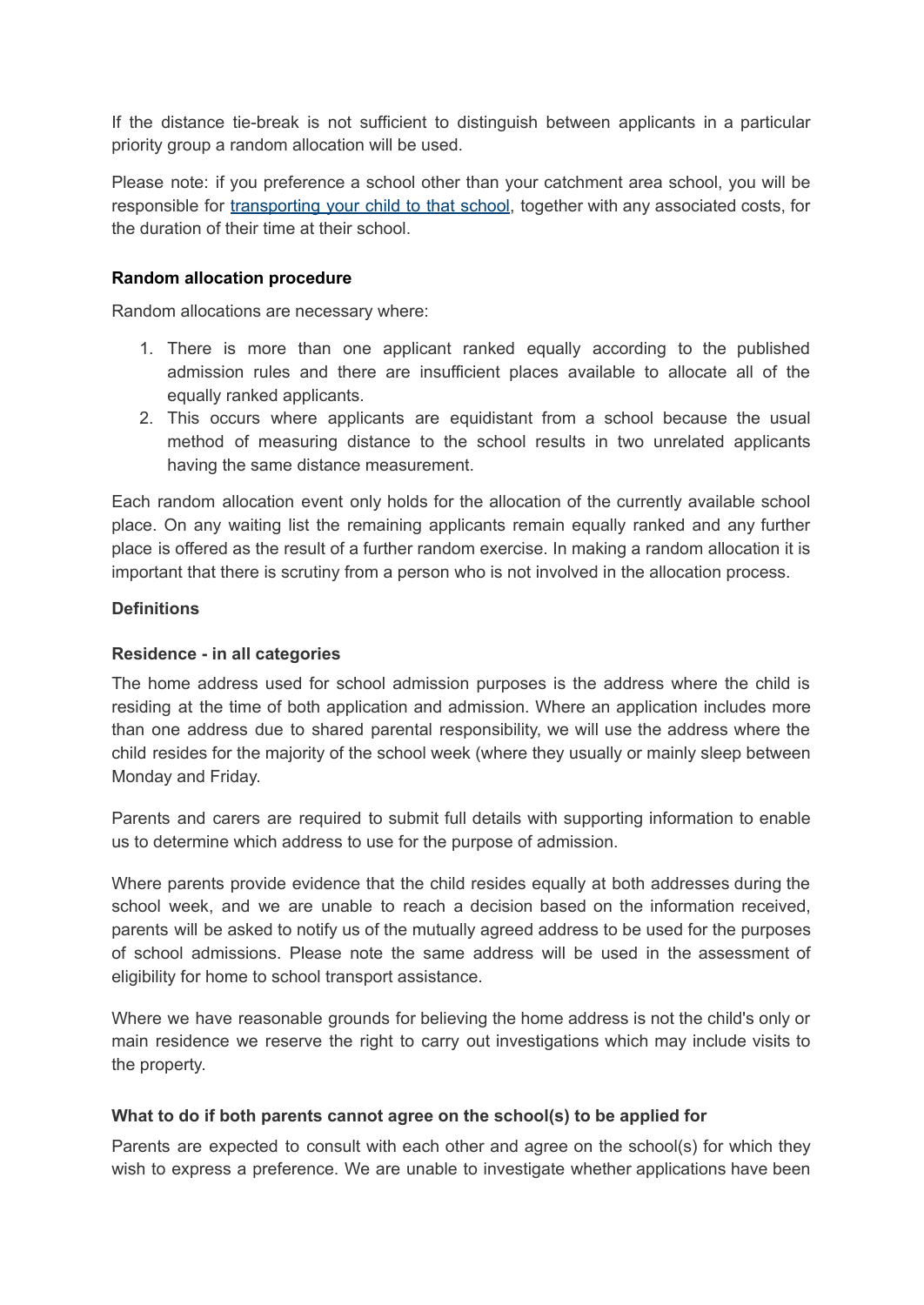agreed, or to resolve disagreements between parents. In the absence of agreement between parents we will process the preference of the parent who has care of the child for the greater part of the school week (see definition of residence). In cases where we are unable to determine the home address (see definition of residence) and / or there is no parental agreement or Court Order, we will be unable to process the application further until the matter has been resolved. Parents are encouraged to resolve disagreements as soon as possible, as delays may affect the availability of places at preferred schools.

Once a school place has been offered, any disagreement on the child's placement will be a matter for parents to resolve.

# **Admission of Children Outside their Normal Age Group**

1 Parents of gifted and talented children, summer born children, or those who have experienced problems or missed part of a year, for example due to ill health, can seek places outside their normal age group.

2 A determination on the exceptional circumstances will be made by the Authority based on the information provided by the parent.

3 Where the decision is to refuse admission there is no right of appeal if the child is offered a place in another year group in the school.

### **Children of UK Service Personnel**

1 For families of service personnel with a confirmed posting to their area, or crown servants returning from overseas the admission authority must:

a) allocate a place in advance of the family arriving in the area provided the application is accompanied by an official letter declaring a relocation date and a Unit postal address or quartering area address when considering the application against oversubscription criteria.

#### **Waiting Lists**

1 The Authority will establish a waiting list for all schools where the number of applications for those schools has exceeded the places available in the relevant year group.

2 Names of children will automatically be placed on the waiting list for a school where they have not been offered a place where that school is ranked above that at which a place has been offered to the parent.

3 Parents will have the right to request their child's name placed on the waiting list for a school where they have not been offered a place which is ranked lower than that at which they have received a single offer of a school place.

4 A vacancy arises in Reception Year and Year 7 only when the number of allocations to a particular school falls below the admission number (or a higher admission limit where one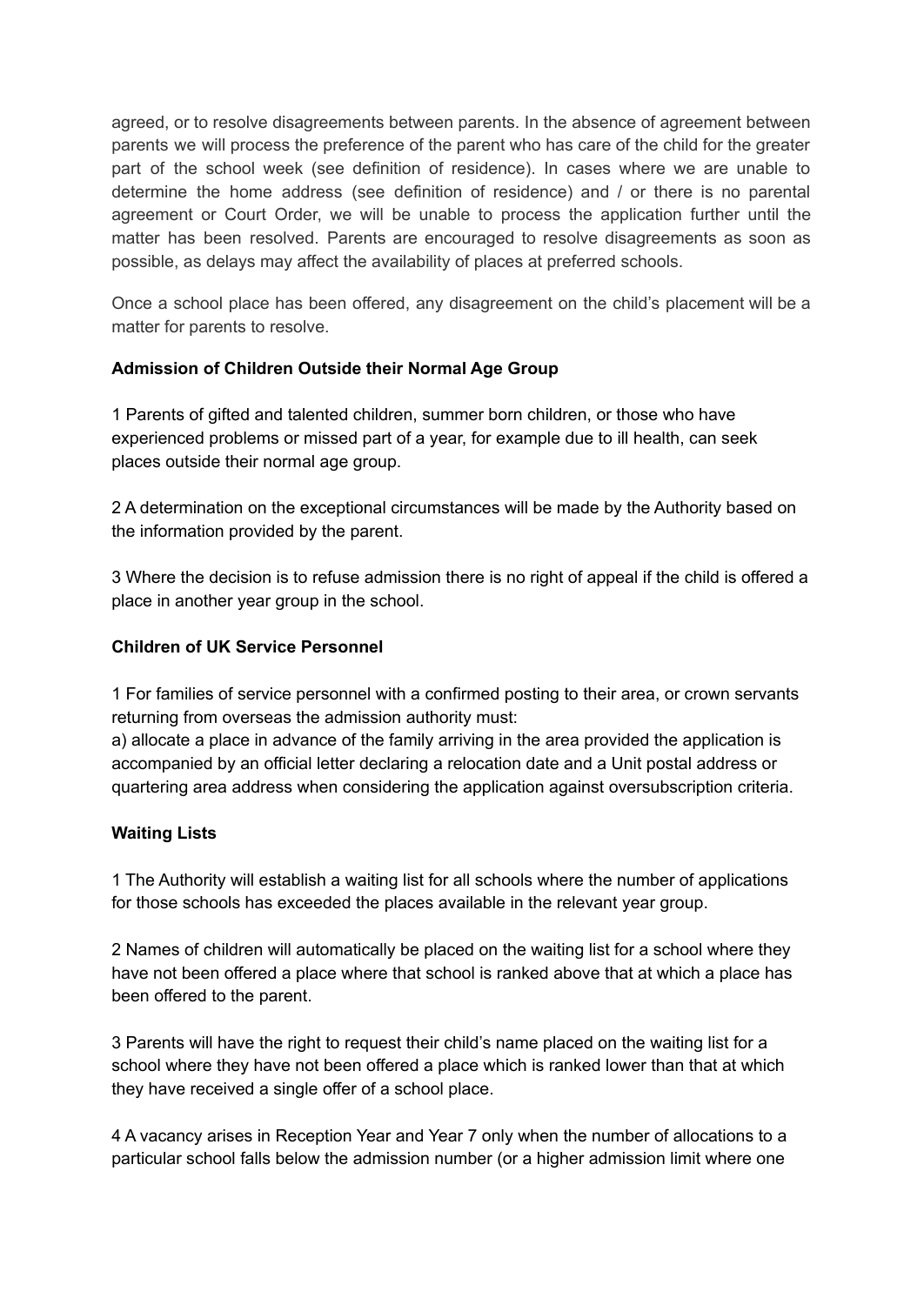has been set). Any vacancy which arises in Year R or Year 7 following allocation of places will be filled from the waiting list.

5 The waiting list will be established on the offer day and be maintained up to 31 December in the admission year.

6 The waiting list is determined according to the Authority's priority of admission oversubscription criteria.

7 Following the offer day should an application be received for a school where the pupil has a higher priority, as determined by the admissions criteria for a place at the school, they will be placed on the waiting list above those with a lower priority.

8 Parents who intend to appeal against the Authority's decision not to offer a place at a preferred school(s) should do so irrespective of having their child's name placed on the waiting list.

9 For those parents who proceed to an independent appeal, no consideration is given to a child's position on the waiting list.

# **False Information**

1 Where the Authority has made a single offer of a place at a school on the basis of a fraudulent or intentionally misleading application from a parent, which has effectively denied a place to a child with a stronger claim to a place at the school, the offer of a place will be withdrawn.

2 Where a child starts attending the school on the basis of fraudulent or intentionally misleading information the place may be withdrawn depending on the length of time that the child has been at the school. Where a place or an offer has been withdrawn the application will be re-considered and an independent appeal offered where the child is not re-admitted to the school.

3 Where it is established that the place was obtained on the basis of fraudulent or intentionally misleading application and the child continues to attend the school, the sibling criterion will cease to apply in the event of the parent making an application to the same school on behalf of a younger child in the family.

# **Appeal Against the Authority's Decision Not to Offer a Place**

1 Any parent whose child is not offered a school place for which they have expressed a preference has the right to an independent appeal.

2 The right of an independent appeal applies to all preferences expressed.